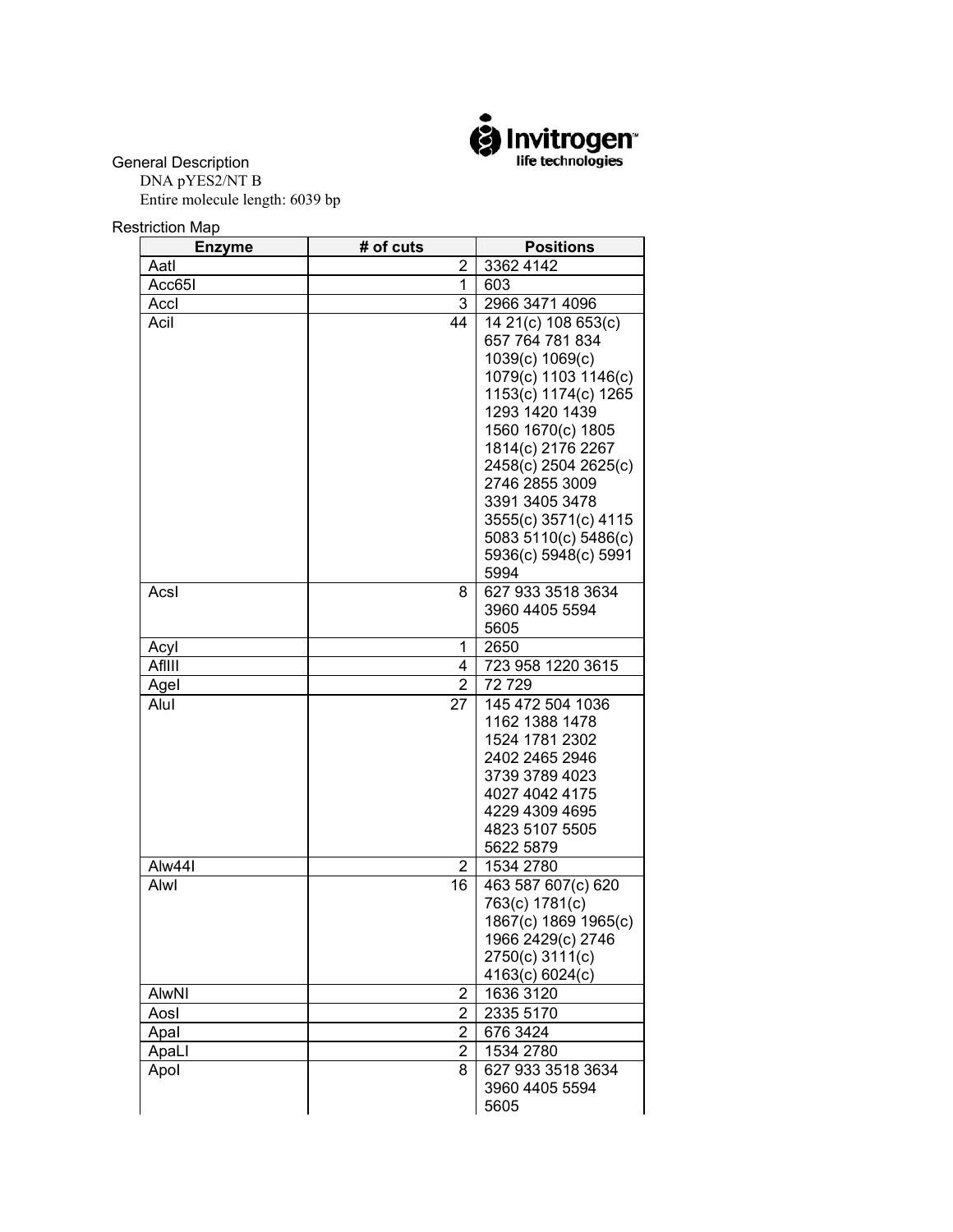| Asel            | 4                    | 271 1050 2285 4059                   |
|-----------------|----------------------|--------------------------------------|
| Asnl            | 4                    | 271 1050 2285 4059                   |
| Asp700          | 3                    | 2712 4060 5234                       |
| Asp718          | 1                    | 603                                  |
| AspEl           | $\mathbf{1}$         | $\overline{21}13$                    |
| AspHI           | 4                    | 1538 2699 2784                       |
|                 |                      | 3915                                 |
| Asull           | 3                    | 679 3531 4324                        |
| Aval            | $\overline{2}$       | 660 4913                             |
| Avall           | 6                    | 877 2251 2473 3642                   |
|                 |                      | 4122 5010                            |
| Avill           | $\overline{2}$       | 2335 5170                            |
| <b>BamHI</b>    | 1                    | 612                                  |
| Banl            | 3                    | 603 2061 5829                        |
| Banll           | 3                    | 676 3331 3424                        |
|                 |                      |                                      |
| <b>Bbsl</b>     | 4                    | 49 59(c) 3520(c)                     |
|                 |                      | 4500                                 |
| <b>Bbvl</b>     | 18                   | 481 1023(c) 1112(c)                  |
|                 |                      | 1130(c) 1549(c) 1639                 |
|                 |                      | 1642 1848 2151(c)                    |
|                 |                      | 2542 3756 3780                       |
|                 |                      | 4263(c) 4290(c) 4318                 |
|                 |                      | 4682(c) 4810(c)                      |
|                 |                      | 5094(c)                              |
| <b>Bcgl</b>     | $\overline{2}$<br>21 | 556(c) 2652                          |
| <b>Bfal</b>     |                      | 142 466 548 667 773                  |
|                 |                      | 874 1715 1968 2303                   |
|                 |                      | 3366 3756 4024<br>4084 4226 4230     |
|                 |                      | 4247 4480 5099                       |
|                 |                      |                                      |
|                 |                      | 5350 5943 6036<br>2233               |
| <b>Bgll</b>     | 1                    |                                      |
| <b>Bmyl</b>     | 8                    | 676 1538 2699 2784<br>3331 3424 3586 |
|                 |                      | 3915                                 |
|                 |                      |                                      |
| <b>Bpml</b>     | 4                    | 2183(c) 3298(c)                      |
|                 |                      | 3647(c) 4539                         |
| <b>Bpu1102l</b> | 1                    | 4176                                 |
| <b>BpuAl</b>    | 4                    | 49 59(c) 3520(c)                     |
|                 |                      | 4500                                 |
| <b>BsaAl</b>    | $\overline{2}$       | 5263 5792                            |
| <b>BsaHI</b>    | $\mathbf{1}$         | 2650                                 |
| <b>Bsal</b>     | 3                    | 717 2174(c) 3120(c)                  |
| <b>BsaJl</b>    | 13                   | 451 509 707 1246                     |
|                 |                      | 1380 3139 3417                       |
|                 |                      | 3589 3673 4065                       |
|                 |                      | 4423 4566 5511                       |
| <b>BsaWI</b>    | 5.                   | 72 729 1426 1573                     |
|                 |                      | 2404                                 |
| <b>Bsgl</b>     | 1                    | 3854                                 |
| BsiEl           | 7                    | 77 657 1136 1560                     |
|                 |                      | 2483 2632 4384                       |
| <b>BsiHKAI</b>  | 4                    | 1538 2699 2784                       |
|                 |                      | 3915                                 |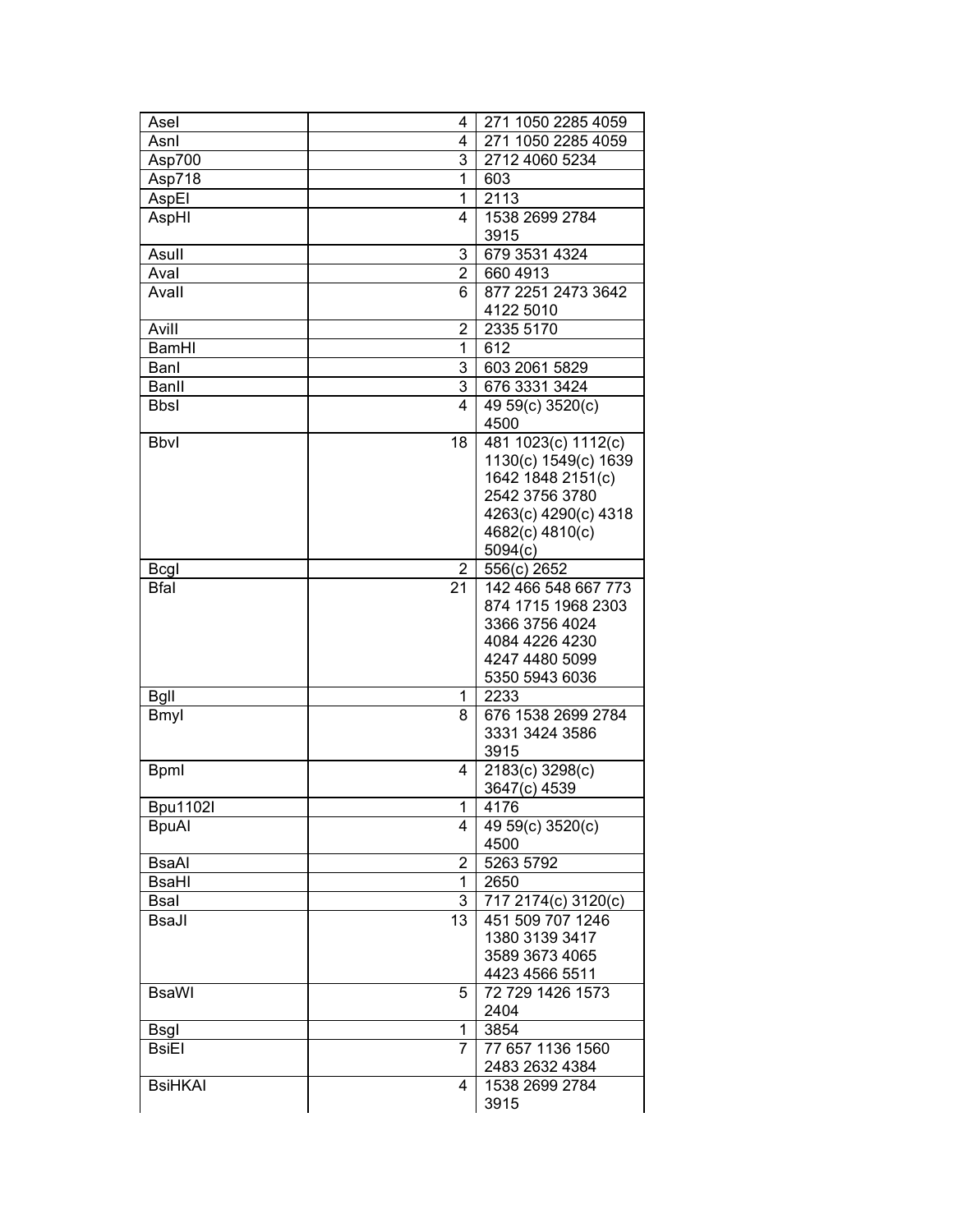| <b>BsiYI</b>    | 14                      | 20 38 457 681 708                    |
|-----------------|-------------------------|--------------------------------------|
|                 |                         | 1068 1260 1426                       |
|                 |                         | 1705 3192 4424                       |
|                 |                         |                                      |
|                 |                         | 5541 5648 5688                       |
| <b>Bsll</b>     | 14                      | 20 38 457 681 708                    |
|                 |                         | 1068 1260 1426                       |
|                 |                         | 1705 3192 4424                       |
|                 |                         | 5541 5648 5688                       |
| <b>B</b> smAI   | 8                       | 717 2174(c) 3120(c)                  |
|                 |                         | 3172 3244 4237(c)                    |
|                 |                         | 4989 5254                            |
|                 |                         |                                      |
| <b>BsmFI</b>    | 3                       | 863(c) 1023 3655                     |
| <b>Bsml</b>     | 1                       | 3438(c)                              |
| <b>Bsp120I</b>  | $\overline{2}$          | 672 3420                             |
| <b>Bsp1286I</b> | 8                       | 676 1538 2699 2784                   |
|                 |                         | 3331 3424 3586                       |
|                 |                         | 3915                                 |
| <b>BspDI</b>    | 1                       | 4032                                 |
|                 | 1                       | 1940                                 |
| <b>BspHI</b>    |                         |                                      |
| <b>BspMI</b>    | 1                       | 3809(c)                              |
| <b>BspWI</b>    | 15                      | 324 1092 1159 1273                   |
|                 |                         | 1845 2233 3459                       |
|                 |                         | 3561 3721 4538                       |
|                 |                         | 4792 5113 5492                       |
|                 |                         | 5903 5933                            |
| <b>BsrBI</b>    | 6                       | 21 659(c) 836(c)                     |
|                 |                         | 1153 4117(c) 5936                    |
|                 |                         |                                      |
| <b>BsrDI</b>    | 5                       | 2174 2348(c) 3292                    |
|                 |                         | 5478 5502                            |
| <b>BsrFI</b>    | 4                       | 72 729 2193 5893                     |
| <b>BsrGI</b>    | 1                       | 951                                  |
| <b>Bsrl</b>     | 14                      | 561 616(c) 1628                      |
|                 |                         | 1641 1753(c) 2159(c)                 |
|                 |                         | 2277(c) 2320(c) 2589                 |
|                 |                         | 2759(c) 3315(c)                      |
|                 |                         | 3664(c) 3857 5705(c)                 |
| <b>Bst11071</b> |                         | 2967 3472                            |
|                 | $\overline{2}$          |                                      |
| <b>BstBI</b>    | $\overline{\mathbf{3}}$ | 679 3531 4324                        |
| <b>BstNI</b>    | $\overline{7}$          | 182 1248 1369 1382                   |
|                 |                         | 3418 4424 4518                       |
| <b>BstUI</b>    | 18                      | 79 105 725 960 1067                  |
|                 |                         | 1069 1267 1848                       |
|                 |                         | 2178 4212 4661                       |
|                 |                         | 4724 4786 4852                       |
|                 |                         |                                      |
|                 |                         |                                      |
|                 |                         | 5085 5600 5996                       |
|                 |                         | 6020                                 |
| <b>BstXI</b>    | $\mathbf{2}^{\prime}$   | 623 649                              |
| <b>BstYl</b>    | 9                       | 579 612 1861 1872                    |
|                 |                         | 1958 1970 2738                       |
|                 |                         | 2755 3116                            |
|                 | 1                       | 608                                  |
| Bsu36I          | 1                       |                                      |
| Celll           |                         | 4176                                 |
| Cfol            | 23                      | 107 1069 1097 1130<br>1400 1467 1567 |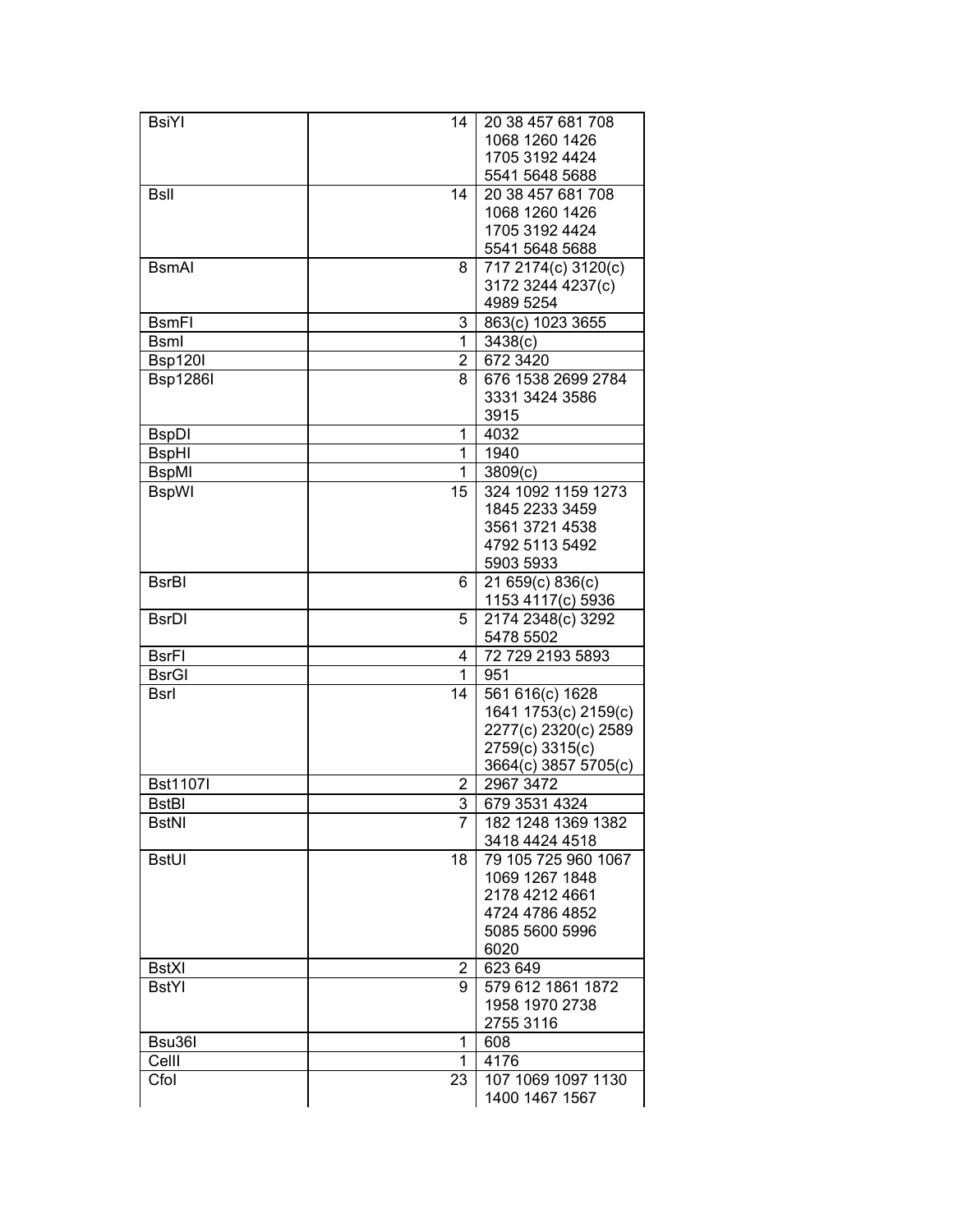|               |                | 1741 1850 2144                   |
|---------------|----------------|----------------------------------|
|               |                | 2243 2336 4485                   |
|               |                | 4669 4732 4797                   |
|               |                | 4860 4922 4971                   |
|               |                | 5171 5998 6010                   |
|               |                | 6020                             |
| Cfr10I        | 4              | 72 729 2193 5893                 |
| Clal          | 1              | 4032                             |
| Csp45I        | 3              | 679 3531 4324                    |
| Csp6I         | 13             | 585 604 727 952 964              |
|               |                | 2592 3297 3485                   |
|               |                | 3548 3681 4102                   |
|               |                | 4386 6039                        |
| Ddel          | 14             | 608 1495 1904 2070               |
|               |                | 2610 3065 3302                   |
|               |                | 3903 4118 4176                   |
|               |                | 4196 4691 4819                   |
|               |                | 4943                             |
| Dpnl          | 23             | 296 457 581 614 770              |
|               |                | 1788 1863 1874                   |
|               |                | 1882 1960 1972                   |
|               |                | 2077 2418 2436                   |
|               |                | 2482 2740 2757                   |
|               |                | 2793 3118 4170                   |
|               |                | 4194 4383 6031                   |
| Dpnll         | 23             | 294 455 579 612 768              |
|               |                | 1786 1861 1872                   |
|               |                | 1880 1958 1970                   |
|               |                | 2075 2416 2434                   |
|               |                | 2480 2738 2755<br>2791 3116 4168 |
|               |                | 4192 4381 6029                   |
| Dral          | 5              | 759 1979 1998 2690               |
|               |                | 5567                             |
| Drall         | 5              | 672 673 877 3642                 |
|               |                | 4122                             |
| <b>Dralll</b> | 4              | 3195 3433 3435                   |
|               |                | 5792                             |
| Drdl          | $\overline{2}$ | 1328 5747                        |
| Dsal          | 4              | 509 3139 3589 4065               |
| DsaV          | 14             | 180 451 1246 1367                |
|               |                | 1380 1598 2294                   |
|               |                | 2645 3191 3416                   |
|               |                | 4422 4516 4566                   |
|               |                | 5511                             |
| Eael          | 4              | 654 1059 2501 3006               |
| Eagl          | 1              | 654                              |
| Eam1105I      | 1              | 2113                             |
| Earl          | 8              | 154(c) 1104 2908                 |
|               |                | 3100 3232 3285                   |
|               |                | 3528(c) 5058                     |
| EclXI         | 1              | 654                              |
| Eco47III      | 7              | 2143 4484 4668                   |
|               |                | 4731 4796 4859                   |
|               |                | 4921                             |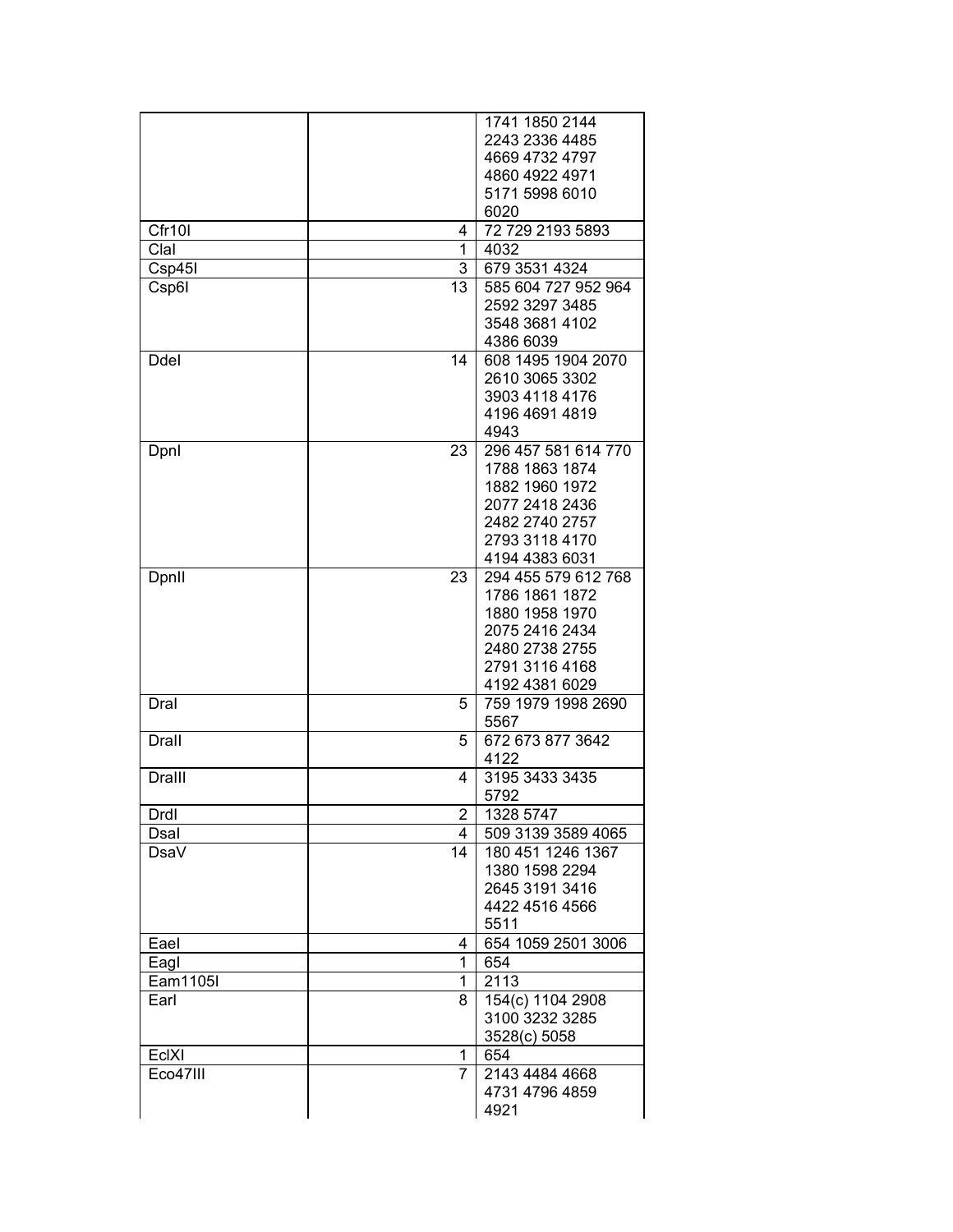| Eco57I   | 3  | 888 1768 2780(c)                     |
|----------|----|--------------------------------------|
| EcoO109I | 5  | 672 673 877 3642                     |
|          |    | 4122                                 |
| EcoRI    | 1  | 627                                  |
| EcoRII   | 7  | 180 1246 1367 1380                   |
|          |    | 3416 4422 4516                       |
| EcoRV    | 2  | 639 3610                             |
| Esp3I    | 1  | 3172                                 |
| Espl     | 1  | 4176                                 |
| Fnu4HI   | 34 | 14 108 470 654 657                   |
|          |    | 781 1037 1040 1126                   |
|          |    | 1144 1147 1265                       |
|          |    | 1420 1563 1628                       |
|          |    | 1631 1837 2165                       |
|          |    | 2504 2531 2626                       |
|          |    | 2855 3009 3391                       |
|          |    | 3572 3745 3769                       |
|          |    | 4277 4304 4307                       |
|          |    | 4696 4824 5108                       |
|          |    | 5994                                 |
| FnuDII   | 18 | 79 105 725 960 1067                  |
|          |    | 1069 1267 1848                       |
|          |    | 2178 4212 4661                       |
|          |    | 4724 4786 4852                       |
|          |    | 5085 5600 5996                       |
|          |    | 6020                                 |
| Fokl     | 16 | 241 817(c) 2079(c)                   |
|          |    | 2260(c) 2547(c)                      |
|          |    | 3056(c) 3122(c)                      |
|          |    | 3674(c) 3772 4401(c)                 |
|          |    | 4549(c) 4896(c)<br>5122(c) 5425 5875 |
|          |    | 6039                                 |
| Fspl     | 2  | 2335 5170                            |
| Haell    | 10 | 1098 1468 2145                       |
|          |    | 4486 4670 4733                       |
|          |    | 4798 4861 4923                       |
|          |    | 6011                                 |
| Haelll   | 17 | 185 656 674 780                      |
|          |    | 1042 1061 1235                       |
|          |    | 1264 1698 2156                       |
|          |    | 2236 2503 3008                       |
|          |    | 3362 3422 4142                       |
|          |    | 5784                                 |
| Hgal     | 8  | 47(c) 966 1020 1331                  |
|          |    | 1909 2639(c) 3154(c)                 |
|          |    | 4309                                 |
| HgiAl    | 4  | 1538 2699 2784                       |
|          |    | 3915                                 |
| Hhal     | 23 | 107 1069 1097 1130                   |
|          |    | 1400 1467 1567                       |
|          |    | 1741 1850 2144                       |
|          |    | 2243 2336 4485                       |
|          |    | 4669 4732 4797                       |
|          |    | 4860 4922 4971                       |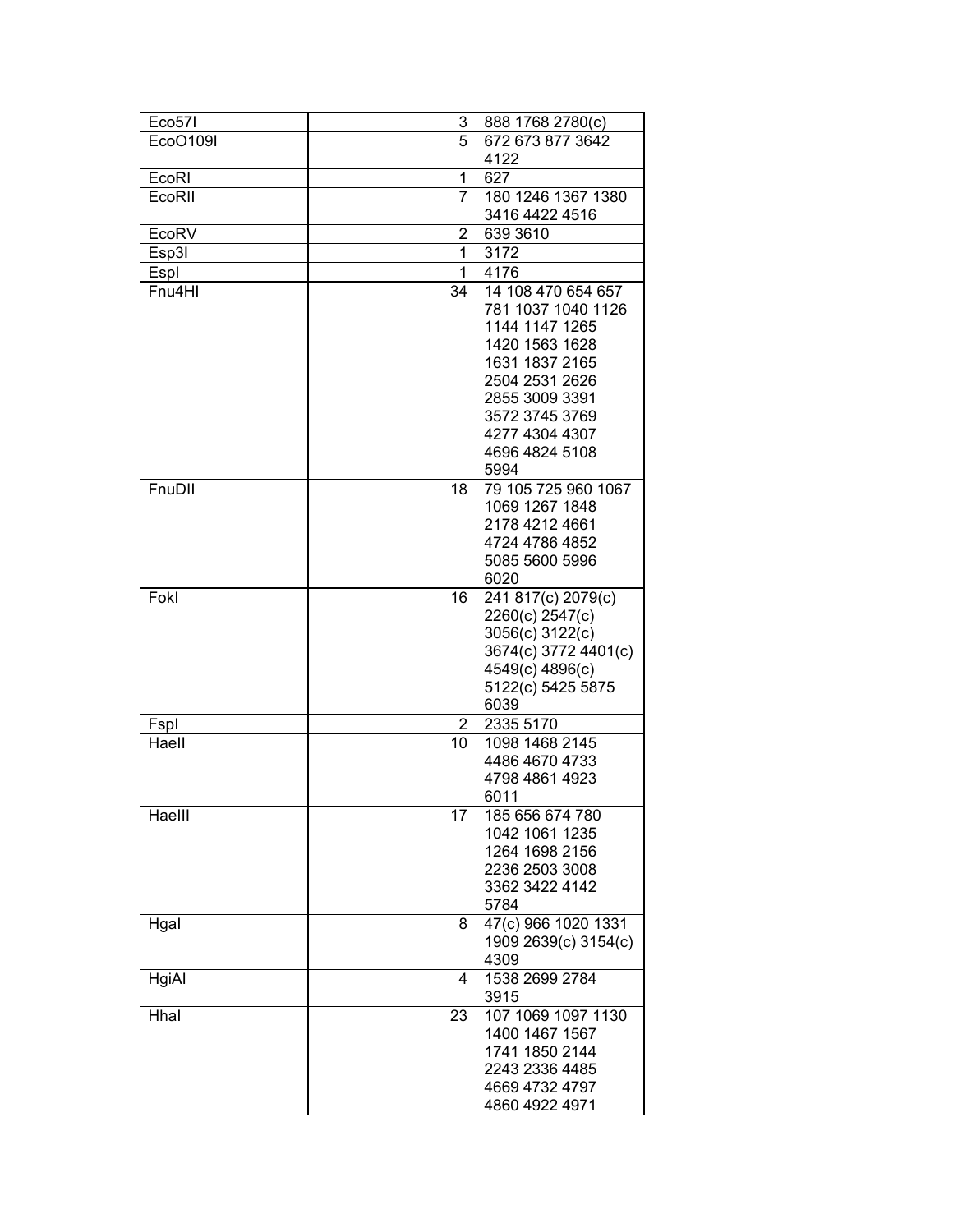|         |    | 5171 5998 6010                       |
|---------|----|--------------------------------------|
|         |    | 6020                                 |
| HinP1I  | 23 | 105 1067 1095 1128                   |
|         |    | 1398 1465 1565                       |
|         |    | 1739 1848 2142                       |
|         |    | 2241 2334 4483                       |
|         |    | 4667 4730 4795                       |
|         |    | 4858 4920 4969                       |
|         |    | 5169 5996 6008                       |
|         |    | 6018                                 |
| Hincll  | 3  | 3156 3292 4618                       |
| Hindll  | 3  | 3156 3292 4618                       |
| HindIII | 1  | 502                                  |
| Hinfl   | 22 | 45 130 208 482 663                   |
|         |    | 717 1055 1120 1195                   |
|         |    | 1591 2108 3951                       |
|         |    | 4200 4687 4749                       |
|         |    | 4815 4877 5072                       |
|         |    | 5205 5298 5719                       |
|         |    | 5741                                 |
| Hpal    | 1  | 4618                                 |
| Hpall   | 16 | 73 453 730 1427                      |
|         |    | 1574 1600 1790                       |
|         |    | 2194 2228 2295                       |
|         |    | 2405 2647 3192                       |
|         |    | 4568 5513 5894                       |
| Hphl    | 11 | 36 62(c) 732(c)                      |
|         |    | 738(c) 1956(c)                       |
|         |    | 2183(c) 2599 2805(c)                 |
|         |    | 2840 3046(c) 5793(c)                 |
| Ital    | 34 | 14 108 470 654 657                   |
|         |    | 781 1037 1040 1126                   |
|         |    | 1144 1147 1265                       |
|         |    | 1420 1563 1628                       |
|         |    | 1631 1837 2165                       |
|         |    | 2504 2531 2626                       |
|         |    | 2855 3009 3391                       |
|         |    | 3572 3745 3769                       |
|         |    | 4277 4304 4307                       |
|         |    | 4696 4824 5108                       |
|         |    | 5994                                 |
| Kpnl    | 1  | 607                                  |
| Ksp632I | 8  | 154(c) 1104 2908                     |
|         |    | 3100 3232 3285                       |
|         |    | 3528(c) 5058                         |
| Mael    | 21 | 142 466 548 667 773                  |
|         |    | 874 1715 1968 2303<br>3366 3756 4024 |
|         |    |                                      |
|         |    | 4084 4226 4230                       |
|         |    | 4247 4480 5099                       |
|         |    | 5350 5943 6036                       |
| Maell   | 14 | 434 917 1923 2339                    |
|         |    | 2712 3050 3773                       |
|         |    | 4557 5262 5577<br>5736 5748 5791     |
|         |    |                                      |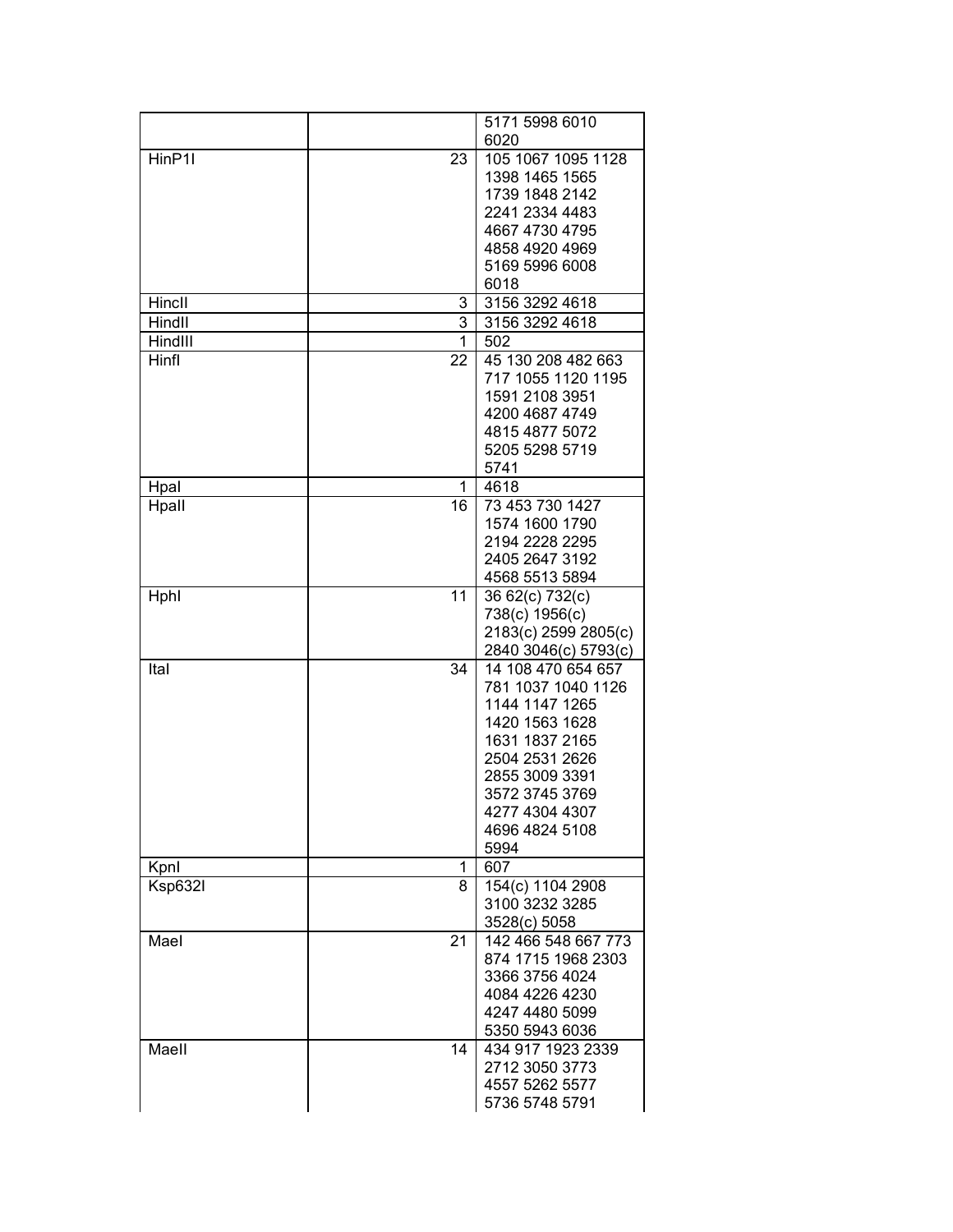|        |              | 5901                                    |
|--------|--------------|-----------------------------------------|
| Maelll | 20           | 24 176 801 971 1576                     |
|        |              | 1639 1755 2038                          |
|        |              | 2369 2427 2580                          |
|        |              | 2768 3046 3214                          |
|        |              | 3377 4157 4297                          |
|        |              | 4391 5965 5977                          |
| Mbol   | 23           | 294 455 579 612 768                     |
|        |              | 1786 1861 1872                          |
|        |              | 1880 1958 1970                          |
|        |              | 2075 2416 2434                          |
|        |              | 2480 2738 2755                          |
|        |              | 2791 3116 4168                          |
|        |              | 4192 4381 6029                          |
| Mboll  | 28           | 54 59(c) 171 1091(c)                    |
|        |              | 1882 1953(c) 2708(c)                    |
|        |              | 2786(c) 2895(c)                         |
|        |              | 3006(c) 3087(c)                         |
|        |              | 3219(c) 3272(c)                         |
|        |              | 3376(c) 3520(c) 3545                    |
|        |              | 3798(c) 3862(c)<br>3919(c) 4199(c) 4505 |
|        |              | 4758 5037 5045(c)                       |
|        |              | 5200(c) 5230(c) 5557                    |
|        |              | 5932                                    |
| Mcrl   | 7            | 77 657 1136 1560                        |
|        |              | 2483 2632 4384                          |
| Mlul   | $\mathbf{2}$ | 723 958                                 |
| MnII   | 27           | 43 61 72 111 155(c)                     |
|        |              | 431 663(c) 712 717                      |
|        |              | 769(c) 831 1069(c)                      |
|        |              | 1119 1328(c) 1402                       |
|        |              | 1652(c) 2052(c) 2280                    |
|        |              | 2486 3068 3103                          |
|        |              | 3373 3596 4132(c)                       |
|        |              | 4330(c) 5367(c)                         |
|        |              | 5820(c)                                 |
| Msel   | 35           | 216 271 301 338 413                     |
|        |              | 431 500 758 911                         |
|        |              | 1025 1050 1926                          |
|        |              | 1978 1983 1997                          |
|        |              | 2050 2285 2324                          |
|        |              | 2689 2936 3576                          |
|        |              | 3732 3844 4059                          |
|        |              | 4134 4617 5016                          |
|        |              | 5566 5580 5591                          |
|        |              | 5603 5614 5631                          |
|        |              | 5729 6000                               |
| MsII   | 4            | 536 2365 2524 2883                      |
| MspA1I | 5            | 472 766 1562 1807<br>2748               |
| Mspl   | 16           | 73 453 730 1427                         |
|        |              | 1574 1600 1790                          |
|        |              | 2194 2228 2295                          |
|        |              | 2405 2647 3192                          |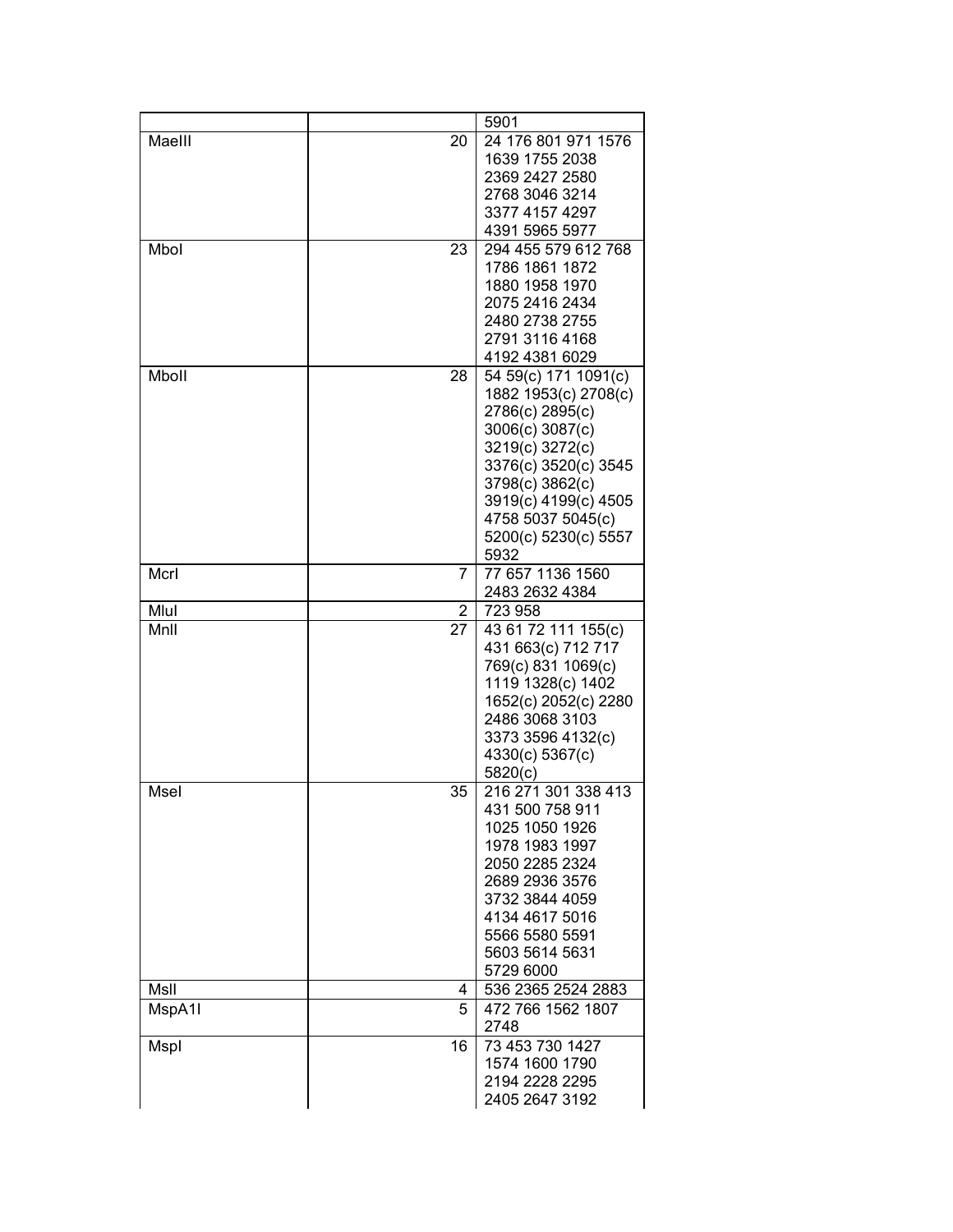|             |                | 4568 5513 5894       |
|-------------|----------------|----------------------|
| Mval        | 7              | 182 1248 1369 1382   |
|             |                | 3418 4424 4518       |
| Mvnl        | 18             | 79 105 725 960 1067  |
|             |                | 1069 1267 1848       |
|             |                | 2178 4212 4661       |
|             |                | 4724 4786 4852       |
|             |                | 5085 5600 5996       |
|             |                | 6020                 |
| Mwol        | 15             | 324 1092 1159 1273   |
|             |                | 1845 2233 3459       |
|             |                | 3561 3721 4538       |
|             |                | 4792 5113 5492       |
|             |                | 5903 5933            |
| Nael        | 1              | 5895                 |
|             | $\overline{7}$ |                      |
| Ncil        |                | 453 1600 2296 2647   |
|             |                | 3193 4568 5513       |
| Ncol        | 2              | 509 3589             |
| Ndel        | 1              | 3883                 |
| Ndell       | 23             | 294 455 579 612 768  |
|             |                | 1786 1861 1872       |
|             |                | 1880 1958 1970       |
|             |                | 2075 2416 2434       |
|             |                | 2480 2738 2755       |
|             |                | 2791 3116 4168       |
|             |                | 4192 4381 6029       |
| NgoMI       | 1              | 5893                 |
| Nhel        | $\overline{2}$ | 547 4023             |
| Nlalll      | 19             | 513 541 555 790 972  |
|             |                | 1224 1944 2435       |
|             |                | 2445 2523 2559       |
|             |                | 2973 3239 3339       |
|             |                | 3593 3619 3728       |
|             |                | 3800 3867            |
| NlaIV       | 17             | 186 605 614 674 879  |
|             |                | 1252 1291 2063       |
|             |                | 2157 2198 2409       |
|             |                | 3328 3371 3422       |
|             |                | 3643 4515 5831       |
| Notl        | 1              | 654                  |
| Nrul        | 1              | 4212                 |
| <b>Nsil</b> | $\overline{2}$ | 2975 4911            |
| <b>Nspl</b> | 4              | 972 1224 2973 3619   |
| <b>NspV</b> | 3              | 679 3531 4324        |
| PaeR7I      | 1              | 660                  |
| PinAl       | $\overline{2}$ | 72729                |
| Plel        | 9              | 39(c) 476(c) 671     |
|             |                | 1114(c) 1599 2102(c) |
|             |                | 5066(c) 5727 5735(c) |
|             |                |                      |
| Pmel        | 1              | 759                  |
| Ppu10I      | $\overline{2}$ | 2971 4907            |
| PpuMI       | 3              | 877 3642 4122        |
| Psp1406I    | 5              | 917 2339 2712 3050   |
|             |                | 5577                 |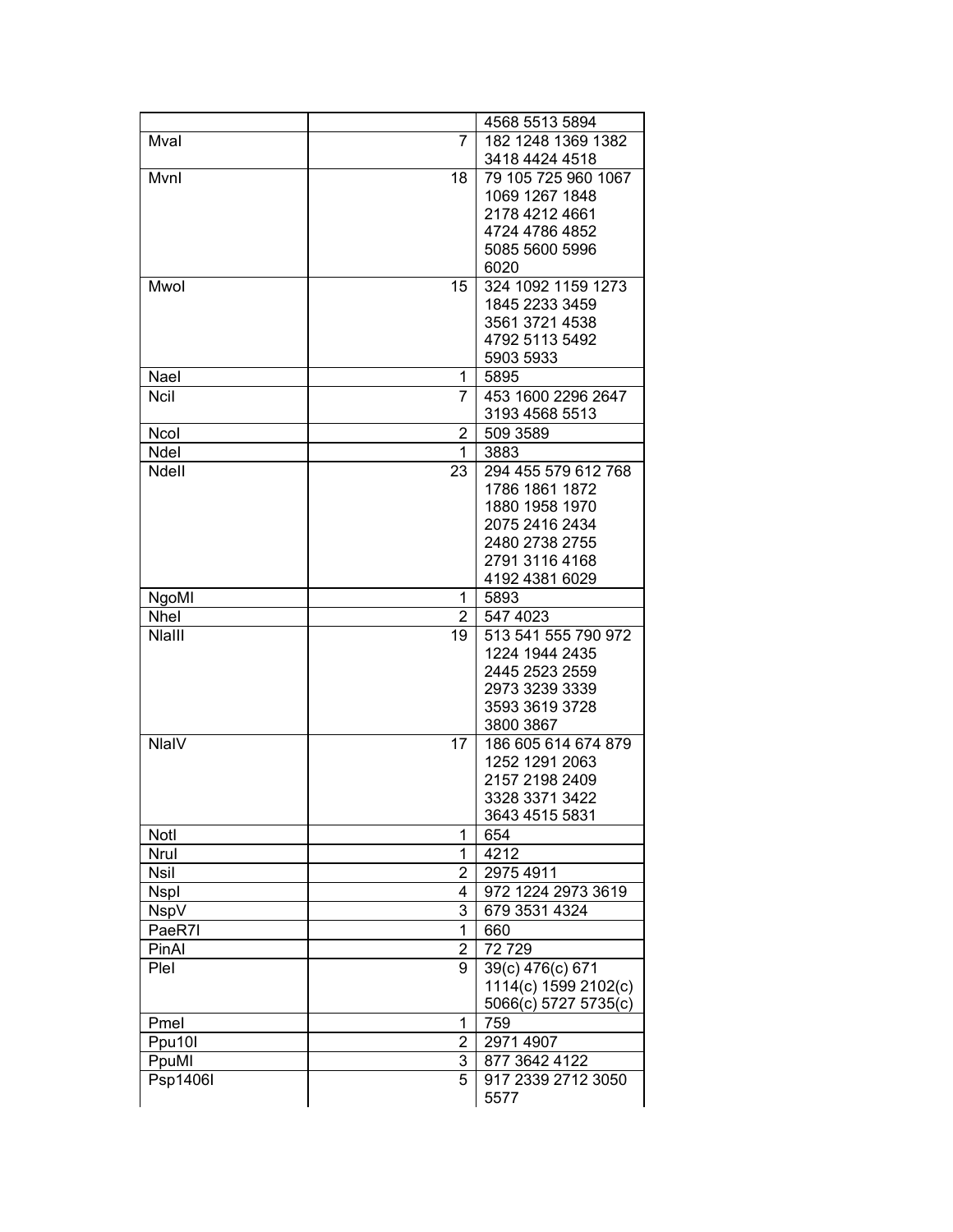| Pstl   | 3              | 636 3820 4308        |
|--------|----------------|----------------------|
| Pvul   | 2              | 2483 4384            |
| Pvull  | 1              | 472                  |
| Rcal   | 1              | 1940                 |
| Rsal   | 13             | 1 586 605 728 953    |
|        |                | 965 2593 3298 3486   |
|        |                | 3549 3682 4103       |
|        |                | 4387                 |
| Sapl   | $\overline{2}$ | 1104 3285            |
| Sau3Al | 23             | 294 455 579 612 768  |
|        |                | 1786 1861 1872       |
|        |                | 1880 1958 1970       |
|        |                | 2075 2416 2434       |
|        |                | 2480 2738 2755       |
|        |                | 2791 3116 4168       |
|        |                | 4192 4381 6029       |
| Sau96I | 16             | 184 672 673 778 877  |
|        |                | 1041 2155 2234       |
|        |                | 2251 2473 3420       |
|        |                | 3421 3642 4122       |
|        |                | 5010 5783            |
| Scal   | 2              | 2593 3486            |
| ScrFI  | 14             | 182 453 1248 1369    |
|        |                | 1382 1600 2296       |
|        |                | 2647 3193 3418       |
|        |                | 4424 4518 4568       |
|        |                | 5513                 |
| SfaNI  | 15             | 792 1317 2369        |
|        |                | 2560(c) 2809 3020    |
|        |                | 3078 4541 4571       |
|        |                | 4634 4918 4948       |
|        |                | 5144 5377(c) 5853(c) |
| Sfcl   | 11             | 488 632 1485 1676    |
|        |                | 2354 3121 3816       |
|        |                | 4072 4304 5005       |
|        |                | 6011                 |
| Sful   | 3              | 679 3531 4324        |
| SnaBl  | 1              | 5263                 |
| Snol   | 2              | 1534 2780            |
| Spel   | 1              | 6035                 |
| SspBI  | 1              | 951                  |
| Sspl   | 3              | 498 5563 5584        |
| Stul   | $\overline{2}$ | 3362 4142            |
| Styl   | 3              | 509 3589 3673        |
| Swal   | 1              | 5567                 |
| Taql   | 13             | 661 679 715 1016     |
|        |                | 1320 2764 3531       |
|        |                | 3793 4032 4324       |
|        |                | 5296 5378 5825       |
| Tfil   | 13             | 130 208 717 1055     |
|        |                | 1195 3951 4200       |
|        |                | 4687 4749 4815       |
|        |                | 4877 5205 5298       |
| Thal   | 18             | 79 105 725 960 1067  |